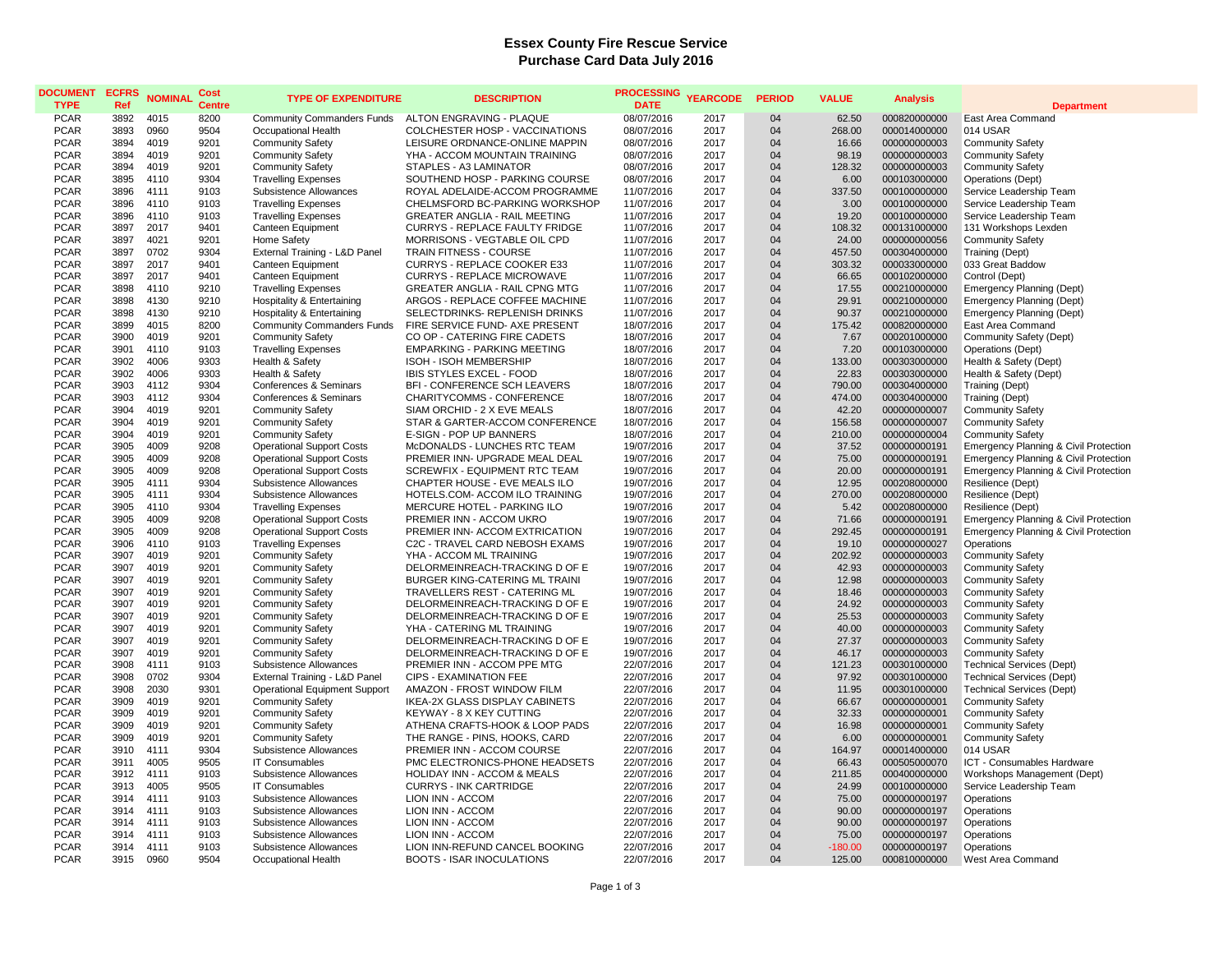## **Essex County Fire Rescue Service Purchase Card Data July 2016**

| <b>DOCUMENT</b><br><b>TYPE</b> | <b>ECFRS</b><br>Ref | <b>NOMINAL</b> | Cost<br><b>Centre</b> | <b>TYPE OF EXPENDITURE</b>                         | <b>DESCRIPTION</b>                                                                                                                 | <b>PROCESSING</b><br><b>DATE</b> | <b>YEARCODE</b> | <b>PERIOD</b> | <b>VALUE</b>    | <b>Analysis</b>              | <b>Department</b>                                  |
|--------------------------------|---------------------|----------------|-----------------------|----------------------------------------------------|------------------------------------------------------------------------------------------------------------------------------------|----------------------------------|-----------------|---------------|-----------------|------------------------------|----------------------------------------------------|
| <b>PCAR</b>                    | 3915                | 0960           | 9504                  | Occupational Health                                | <b>BOOTS - ISAR INOCULATIONS</b>                                                                                                   | 22/07/2016                       | 2017            | 04            | 65.00           | 000810000000                 | West Area Command                                  |
| <b>PCAR</b>                    | 3916                | 4019           | 9201                  | <b>Community Safety</b>                            | PAYPAL - OVEN CLEANING SERVICE                                                                                                     | 28/07/2016                       | 2017            | 04            | 55.00           | 000000000125                 | <b>Community Safety</b>                            |
| <b>PCAR</b>                    | 3916                | 4019           | 9201                  | <b>Community Safety</b>                            | PAYPAL - OVEN CLEANING SERVICE                                                                                                     | 28/07/2016                       | 2017            | 04            | 85.00           | 000000000125                 | <b>Community Safety</b>                            |
| <b>PCAR</b>                    | 3916                | 4019           | 9201                  | <b>Community Safety</b>                            | PAYPAL - OVEN CLEANING SERVICE                                                                                                     | 28/07/2016                       | 2017            | 04            | 45.00           | 000000000125                 | <b>Community Safety</b>                            |
| <b>PCAR</b>                    | 3916                | 4019           | 9201                  | <b>Community Safety</b>                            | PAYPAL - OVEN CLEANING SERVICE                                                                                                     | 28/07/2016                       | 2017            | 04            | 45.00           | 000000000125                 | <b>Community Safety</b>                            |
| <b>PCAR</b>                    | 3916                | 4019           | 9201                  | <b>Community Safety</b>                            | PAYPAL - OVEN CLEANING SERVICE                                                                                                     | 28/07/2016                       | 2017            | 04            | 45.00           | 000000000125                 | <b>Community Safety</b>                            |
| <b>PCAR</b>                    | 3916                | 4019           | 9201                  | <b>Community Safety</b>                            | PAYPAL - OVEN CLEANING SERVICE                                                                                                     | 28/07/2016                       | 2017            | 04            | 70.00           | 000000000125                 | <b>Community Safety</b>                            |
| <b>PCAR</b>                    | 3916                | 4019           | 9201                  | <b>Community Safety</b>                            | PAYPAL - OVEN CLEANING SERVICE                                                                                                     | 28/07/2016                       | 2017            | 04            | 45.00           | 000000000125                 | <b>Community Safety</b>                            |
| <b>PCAR</b>                    | 3916                | 4019           | 9201                  | <b>Community Safety</b>                            | PAYPAL - OVEN CLEANING SERVICE                                                                                                     | 28/07/2016                       | 2017            | 04            | 45.00           | 000000000125                 | <b>Community Safety</b>                            |
| <b>PCAR</b>                    | 3916                | 4019           | 9201                  | <b>Community Safety</b>                            | PAYPAL - OVEN CLEANING SERVICE                                                                                                     | 28/07/2016                       | 2017            | 04            | 45.00           | 000000000125                 | <b>Community Safety</b>                            |
| <b>PCAR</b>                    | 3916                | 4019           | 9201                  | <b>Community Safety</b>                            | PAYPAL - OVEN CLEANING SERVICE                                                                                                     | 28/07/2016                       | 2017            | 04            | 45.00           | 000000000125                 | <b>Community Safety</b>                            |
| <b>PCAR</b>                    | 3916                | 4019           | 9201                  | <b>Community Safety</b>                            | PAYPAL - OVEN CLEANING SERVICE                                                                                                     | 28/07/2016                       | 2017            | 04            | 70.00           | 000000000125                 | <b>Community Safety</b>                            |
| <b>PCAR</b><br><b>PCAR</b>     | 3916                | 4019<br>4019   | 9201                  | <b>Community Safety</b>                            | PAYPAL - OVEN CLEANING SERVICE                                                                                                     | 28/07/2016                       | 2017<br>2017    | 04            | 45.00           | 000000000125                 | <b>Community Safety</b>                            |
| <b>PCAR</b>                    | 3916<br>3916        | 4019           | 9201<br>9201          | <b>Community Safety</b>                            | PAYPAL - OVEN CLEANING SERVICE                                                                                                     | 28/07/2016                       | 2017            | 04            | 45.00           | 000000000125                 | <b>Community Safety</b>                            |
| <b>PCAR</b>                    | 3916                | 4019           | 9201                  | <b>Community Safety</b><br><b>Community Safety</b> | PAYPAL - OVEN CLEANING SERVICE<br>PAYPAL - OVEN CLEANING SERVICE                                                                   | 28/07/2016<br>28/07/2016         | 2017            | 04<br>04      | 115.00<br>45.00 | 000000000125<br>000000000125 | <b>Community Safety</b><br><b>Community Safety</b> |
| <b>PCAR</b>                    | 3916                | 4003           | 9405                  |                                                    | Postage Direct Mailing & Carriage ROYAL MAIL-2ND CLASS ENVELOPES                                                                   | 28/07/2016                       | 2017            | 04            | 129.00          | 000201000000                 | Community Safety (Dept)                            |
| <b>PCAR</b>                    | 3917                | 2510           | 9505                  | <b>IT Communications</b>                           | J2 EFAX - EFA SUBSCRIPTION                                                                                                         | 28/07/2016                       | 2017            | 04            | 15.00           | 000000000076                 | ICT                                                |
| <b>PCAR</b>                    | 3918                | 4111           | 9103                  | Subsistence Allowances                             | VICEROY REST - 8 X MEALS                                                                                                           | 28/07/2016                       | 2017            | 04            | 75.00           | 000100000000                 | Service Leadership Team                            |
| <b>PCAR</b>                    | 3918                | 3201           | 9400                  | Petrol and Diesel                                  | STATION AVIA - FUEL VEHICLE                                                                                                        | 28/07/2016                       | 2017            | 04            | 52.21           | 000100000000                 | Service Leadership Team                            |
| <b>PCAR</b>                    | 3918                | 3201           | 9400                  | Petrol and Diesel                                  | ANGES - FUEL PROVIDED VEHICLE                                                                                                      | 28/07/2016                       | 2017            | 04            | 56.29           | 000100000000                 | Service Leadership Team                            |
| <b>PCAR</b>                    | 3918                | 4110           | 9103                  | <b>Travelling Expenses</b>                         | CHELMSFORD CC- PARKING MEETING                                                                                                     | 28/07/2016                       | 2017            | 04            | 7.00            | 000100000000                 | Service Leadership Team                            |
| <b>PCAR</b>                    | 3918                | 4110           | 9103                  | <b>Travelling Expenses</b>                         | LONDON& SOUTH EAST - RAIL MTG                                                                                                      | 28/07/2016                       | 2017            | 04            | 28.20           | 000100000000                 | Service Leadership Team                            |
| <b>PCAR</b>                    | 3919                | 2087           | 9204                  | <b>Water Services</b>                              | HARMSWORTH - NYLON RIVET                                                                                                           | 28/07/2016                       | 2017            | 04            | 32.73           | 000204000000                 | Water Services (Dept)                              |
| <b>PCAR</b>                    | 3919                | 4111           | 9103                  | Subsistence Allowances                             | PREMIER INN - ACCOM MTG                                                                                                            | 28/07/2016                       | 2017            | 04            | 174.98          | 000108000000                 | Performance Management & Improvement (Dept)        |
| <b>PCAR</b>                    | 3919                | 4006           | 9303                  | Health & Safety                                    | SLIP ALERT-REPLACE PART TESTER                                                                                                     | 28/07/2016                       | 2017            | 04            | 140.00          | 000303000000                 | Health & Safety (Dept)                             |
| <b>PCAR</b>                    | 3919                | 2017           | 9401                  | Canteen Equipment                                  | <b>CURRYS - REFUND FRIDGE</b>                                                                                                      | 28/07/2016                       | 2017            | 04            | $-124.98$       | 000401000000                 | Catering (Dept)                                    |
| <b>PCAR</b>                    | 3919                | 2017           | 9401                  | Canteen Equipment                                  | CURRYS - REPLACEMENT FRIDGE                                                                                                        | 28/07/2016                       | 2017            | 04            | 124.98          | 000401000000                 | Catering (Dept)                                    |
| <b>PCAR</b>                    | 3919                | 4008           | 9104                  | Media Expenses                                     | STONEWALL - RAINBOW SHOELACES                                                                                                      | 28/07/2016                       | 2017            | 04            | 200.00          | 000104000000                 | Communications & Media (Dept)                      |
| <b>PCAR</b>                    | 3919                | 4111           | 9103                  | Subsistence Allowances                             | PREMIER INN - ACCOM CONFERENCE                                                                                                     | 28/07/2016                       | 2017            | 04            | 76.67           | 000201000000                 | Community Safety (Dept)                            |
| <b>PCAR</b>                    | 3920                | 3404           | 9420                  | <b>Vehicle Spares</b>                              | MARSHALL - 64000 CAR SERVICE                                                                                                       | 28/07/2016                       | 2017            | 04            | 598.87          | 000100000000                 | Service Leadership Team                            |
| <b>PCAR</b>                    | 3921                | 4110           | 9103                  | <b>Travelling Expenses</b>                         | <b>VIRGINTRAINS = RAIL CONFERENCE</b>                                                                                              | 28/07/2016                       | 2017            | 04            | 189.90          | 000209000000                 | Corporate Risk & Business Continuity (Dept)        |
| <b>PCAR</b>                    | 3921                | 4112           | 9402                  | Conferences & Seminars                             | UNION JACK CLUB - ROOMHIRE                                                                                                         | 28/07/2016                       | 2017            | 04            | 507.46          | 000100000000                 | Service Leadership Team                            |
| <b>PCAR</b>                    | 3921                | 4110           | 9103                  | <b>Travelling Expenses</b>                         | GREATER ANGLIA - RAIL FRIC MTG                                                                                                     | 28/07/2016                       | 2017            | 04            | 44.80           | 000100000000                 | Service Leadership Team                            |
| <b>PCAR</b>                    | 3921                | 4111           | 9103                  | Subsistence Allowances                             | PALACE HOTEL - 3 X EVE MEALS                                                                                                       | 28/07/2016                       | 2017            | 04            | 34.02           | 000209000000                 | Corporate Risk & Business Continuity (Dept)        |
| <b>PCAR</b>                    | 3921                | 4111           | 9103                  | Subsistence Allowances                             | PALACE HOTEL- ACCOM CONFERENCE                                                                                                     | 28/07/2016                       | 2017            | 04            | 550.00          | 000209000000                 | Corporate Risk & Business Continuity (Dept)        |
| <b>PCAR</b>                    | 3922                | 6899           | 9053                  | Miscellaneous Expenses                             | TUFFSTUFF - DOG LEAD & COLLAR                                                                                                      | 28/07/2016                       | 2017            | 04            | 38.50           | 000014000000                 | 014 USAR                                           |
| <b>PCAR</b><br><b>PCAR</b>     | 3922<br>3922        | 6899<br>4111   | 9053<br>9304          | Miscellaneous Expenses                             | MARKS TEY PET - DOG FOOD<br>SAINSBURYS - LUNCHES TRAINING                                                                          | 28/07/2016                       | 2017<br>2017    | 04            | 84.50<br>13.64  | 000014000000                 | 014 USAR<br>014 USAR                               |
| <b>PCAR</b>                    | 3922                | 6899           | 9053                  | Subsistence Allowances<br>Miscellaneous Expenses   | MARKS TEY PET - JOINT AIDS                                                                                                         | 28/07/2016<br>28/07/2016         | 2017            | 04<br>04      | 49.07           | 000014000000<br>000014000000 | 014 USAR                                           |
| <b>PCAR</b>                    | 3922                | 6899           | 9053                  | Miscellaneous Expenses                             | AMAZON - LOST PERSON BOOK                                                                                                          | 28/07/2016                       | 2017            | 04            | 26.00           | 000014000000                 | 014 USAR                                           |
| <b>PCAR</b>                    | 3922                | 4111           | 9103                  | Subsistence Allowances                             | McDONALDS - LUNCHES INCIDENT                                                                                                       | 28/07/2016                       | 2017            | 04            | 26.52           | 000014000000                 | 014 USAR                                           |
| <b>PCAR</b>                    | 3923                | 4111           | 9103                  | Subsistence Allowances                             | PHOENIX - DINNER WORKING LATE                                                                                                      | 28/07/2016                       | 2017            | 04            | 15.40           | 000400000000                 | Workshops Management (Dept)                        |
| <b>PCAR</b>                    | 3924                | 4111           | 9103                  | Subsistence Allowances                             | PREMIER INN- EVE MEALS MEETING                                                                                                     | 28/07/2016                       | 2017            | 04            | 42.50           | 000404000000                 | Purchasing & Supply (Dept)                         |
| <b>PCAR</b>                    | 3924                | 4111           | 9103                  | Subsistence Allowances                             | PREMIER INN - ACCOM MEETING                                                                                                        | 28/07/2016                       | 2017            | 04            | 219.96          | 000404000000                 | Purchasing & Supply (Dept)                         |
| <b>PCAR</b>                    | 3924                | 2001           | 9404                  | <b>Procurement Costs</b>                           | CFOA - ATTEND CONFERENCE                                                                                                           | 28/07/2016                       | 2017            | 04            | 660.00          | 000404000000                 | Purchasing & Supply (Dept)                         |
| <b>PCAR</b>                    | 3924                | 4110           | 9103                  | <b>Travelling Expenses</b>                         | <b>GREATER ANGLIA - RAIL SEMINAR</b>                                                                                               | 28/07/2016                       | 2017            | 04            | 19.30           | 000404000000                 | Purchasing & Supply (Dept)                         |
| <b>PCAR</b>                    | 3925                | 4111           | 9103                  | Subsistence Allowances                             | EVE MEALS X2 MTG                                                                                                                   | 28/07/2016                       | 2017            | 04            | 16.12           | 000000000027                 | Operations                                         |
| <b>PCAR</b>                    | 3925                | 4111           | 9103                  | Subsistence Allowances                             | BLACK LION HOTEL - ACCOM MTG                                                                                                       | 28/07/2016                       | 2017            | 04            | 116.67          | 000000000031                 | Operations                                         |
| <b>PCAR</b>                    | 3925                | 2902           | 9100                  | <b>Legal Expenses</b>                              | LAND REGISTRY - LAND SEARCH                                                                                                        | 28/07/2016                       | 2017            | 04            | 3.00            | 000000000021                 | Service Leadership Team                            |
| <b>PCAR</b>                    | 3925                | 2902           | 9100                  | <b>Legal Expenses</b>                              | LAND REGISTRY - LAND SEARCH                                                                                                        | 28/07/2016                       | 2017            | 04            | 3.00            | 000000000021                 | Service Leadership Team                            |
| <b>PCAR</b>                    | 3925                | 2902           | 9100                  | <b>Legal Expenses</b>                              | LAND REGISTRY - LAND SEARCH                                                                                                        | 28/07/2016                       | 2017            | 04            | 6.00            | 000000000021                 | Service Leadership Team                            |
| <b>PCAR</b>                    | 3925                | 4111           | 9103                  | Subsistence Allowances                             | HOLIDAY INN - ACCOM NFSN MTG                                                                                                       | 28/07/2016                       | 2017            | 04            | 63.33           | 000000000031                 | Operations                                         |
| <b>PCAR</b>                    | 3926                | 6899           | 9402                  | Miscellaneous Expenses                             | SMARTSHEET-ADDITIONAL LICENCES                                                                                                     | 28/07/2016                       | 2017            | 04            | 580.08          | 000100000000                 | Service Leadership Team                            |
| <b>PCAR</b>                    | 3926                | 4110           | 9103                  | <b>Travelling Expenses</b>                         | <b>GREATER ANGLIA - RAIL FRIC MTG</b>                                                                                              | 28/07/2016                       | 2017            | 04            | 47.90           | 000100000000                 | Service Leadership Team                            |
| <b>PCAR</b>                    | 3926                | 4111           | 9103                  | Subsistence Allowances                             | PALACE HOTEL-ACCOM ALARM AWARD                                                                                                     | 28/07/2016                       | 2017            | 04            | 147.50          | 000100000000                 | Service Leadership Team                            |
| <b>PCAR</b>                    | 3927                | 3404           | 9420                  | Vehicle Spares                                     | FARNELL - LED INDICATOR                                                                                                            | 28/07/2016                       | 2017            | 04            | 16.98           | 000420000000                 | Workshops Engineering (Dept)                       |
| <b>PCAR</b>                    | 3927                | 3404           | 9420                  | <b>Vehicle Spares</b>                              | KENFAN - ROOF EXTRACTOR FAN                                                                                                        | 28/07/2016                       | 2017            | 04            | 95.30           | 000420000000                 | Workshops Engineering (Dept)                       |
| <b>PCAR</b>                    | 3927                | 4003           | 9420                  |                                                    | Postage Direct Mailing & Carriage INTERPARCEL - COURIER GOODS                                                                      | 28/07/2016                       | 2017            | 04            | 9.49            | 000420000000                 | Workshops Engineering (Dept)                       |
| <b>PCAR</b>                    | 3927                | 4003           | 9420                  |                                                    | Postage Direct Mailing & Carriage INTERPARCEL - COURIER ANGLOCO                                                                    | 28/07/2016                       | 2017            | 04<br>04      | 6.59            | 000420000000                 | Workshops Engineering (Dept)                       |
| <b>PCAR</b><br><b>PCAR</b>     | 3927<br>3927        | 4003<br>4003   | 9420<br>9420          |                                                    | Postage Direct Mailing & Carriage INTERPARCEL - COURIER ANGLOCO<br>Postage Direct Mailing & Carriage INTERPARCEL - COURIER ANGLOCO | 28/07/2016<br>28/07/2016         | 2017<br>2017    | 04            | 6.59<br>6.59    | 000420000000<br>000420000000 | Workshops Engineering (Dept)                       |
|                                |                     |                |                       |                                                    |                                                                                                                                    |                                  |                 |               |                 |                              | Workshops Engineering (Dept)                       |